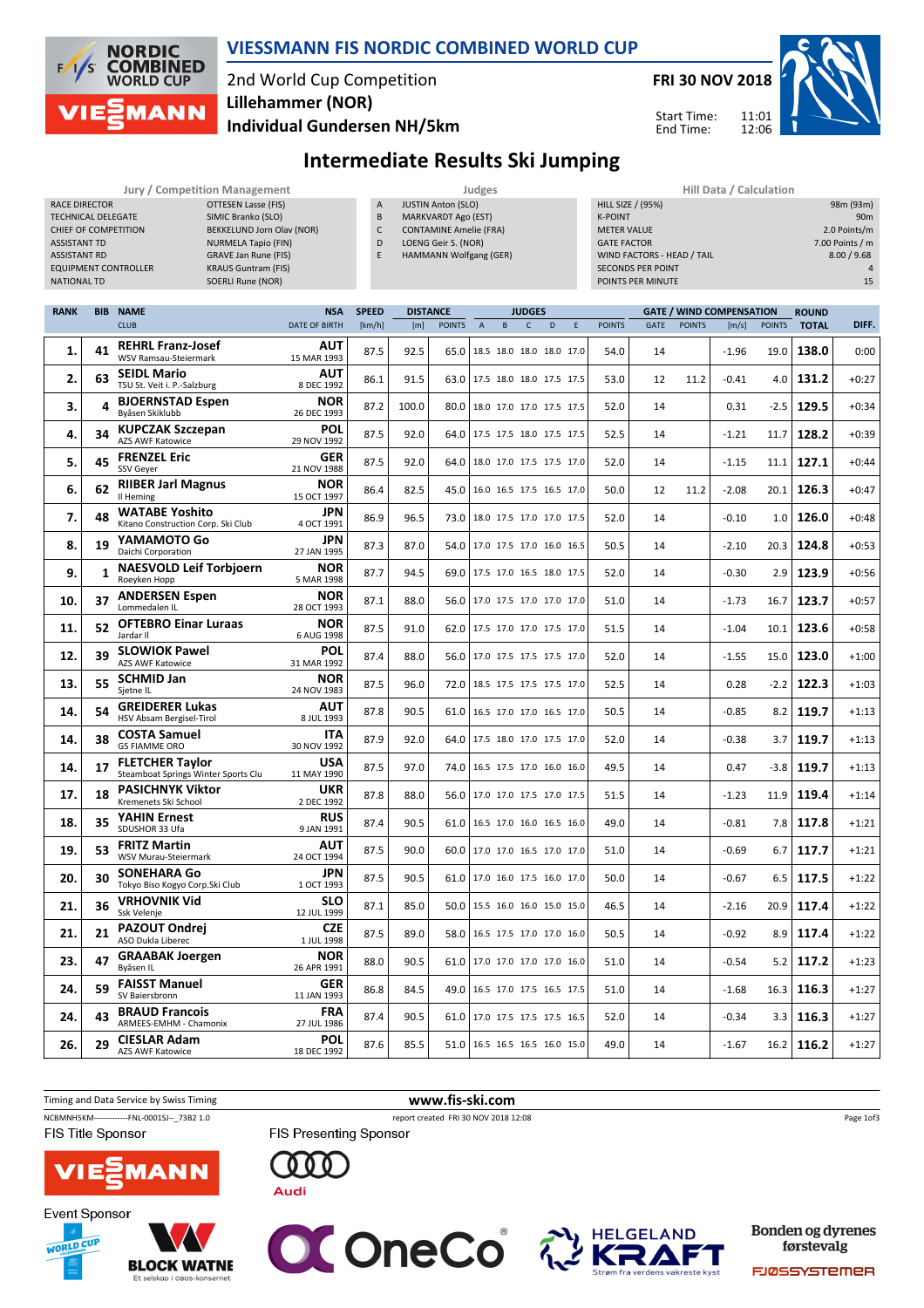

VIESSMANN FIS NORDIC COMBINED WORLD CUP

2nd World Cup Competition Individual Gundersen NH/5km Lillehammer (NOR)

FRI 30 NOV 2018

Start Time: End Time:



# Intermediate Results Ski Jumping

| <b>RANK</b> | <b>BIB</b>     | <b>NAME</b>                                                   | <b>NSA</b>                | <b>SPEED</b> | <b>DISTANCE</b> |               |                                 | <b>JUDGES</b> |   |   |               |      |               | <b>GATE / WIND COMPENSATION</b> |                  | <b>ROUND</b> |         |
|-------------|----------------|---------------------------------------------------------------|---------------------------|--------------|-----------------|---------------|---------------------------------|---------------|---|---|---------------|------|---------------|---------------------------------|------------------|--------------|---------|
|             |                | <b>CLUB</b>                                                   | <b>DATE OF BIRTH</b>      | [km/h]       | [m]             | <b>POINTS</b> | $\overline{A}$<br>B             | $\mathsf{C}$  | D | E | <b>POINTS</b> | GATE | <b>POINTS</b> | [m/s]                           | <b>POINTS</b>    | <b>TOTAL</b> | DIFF.   |
| 27.         | 14             | <b>LAHEURTE Maxime</b><br>Douanes - AS Gerardmer Ski Nordique | <b>FRA</b><br>20 MAY 1985 | 87.4         | 81.0            | 42.0          | 16.0 16.5 17.0 16.5 16.0        |               |   |   | 49.0          | 14   |               | $-2.47$                         | 23.9             | 114.9        | $+1:32$ |
| 28.         | 28             | <b>ILVES Kristjan</b><br>Elva Skiclub                         | <b>EST</b><br>10 JUN 1996 | 87.7         | 87.0            | 54.0          | 16.5 17.0 17.5 17.0 16.5        |               |   |   | 50.5          | 14   |               | $-1.04$                         | 10.1             | 114.6        | $+1:34$ |
| 29.         | 49             | <b>WATABE Akito</b><br>Kitano Construction Corp. Ski Club     | JPN<br>26 MAY 1988        | 87.4         | 88.5            | 57.0          | 17.0 17.0 17.5 17.0 17.5        |               |   |   | 51.5          | 14   |               | $-0.61$                         | 5.9              | 114.4        | $+1:34$ |
| 30.         | 31             | <b>TERZER Dominik</b><br>Nordic Team Absam-Tirol              | AUT<br>19 SEP 1999        | 87.5         | 90.5            | 61.0          | 17.5 17.5 18.0 18.0 17.0        |               |   |   | 53.0          | 14   |               | $-0.03$                         | 0.3              | 114.3        | $+1:35$ |
| 31.         | 22             | <b>PITTIN Alessandro</b><br><b>GS FIAMMEGIALLE</b>            | <b>ITA</b><br>11 FEB 1990 | 87.3         | 86.5            | 53.0          | 16.5 17.0 17.5 17.5 17.5        |               |   |   | 52.0          | 14   |               | -0.91                           | 8.8              | 113.8        | $+1:37$ |
| 32.         | 20             | <b>KROG Magnus</b><br>Høydalsmo IL                            | <b>NOR</b><br>19 MAR 1987 | 87.5         | 86.0            | 52.0          | 16.0 17.0 17.0 15.5 17.0        |               |   |   | 50.0          | 14   |               | $-1.08$                         | 10.5             | 112.5        | $+1:42$ |
| 33.         | 56             | <b>GEIGER Vinzenz</b><br>SC 1906 Oberstdorf                   | <b>GER</b><br>24 JUL 1997 | 87.5         | 88.0            | 56.0          | 17.0 17.0 16.0 16.5 17.0        |               |   |   | 50.5          | 14   |               | $-0.60$                         | 5.8              | 112.3        | $+1:43$ |
| 34.         | $\overline{2}$ | <b>RIIBER Harald Johnas</b><br>Heming                         | <b>NOR</b><br>8 APR 1995  | 87.7         | 91.0            | 62.0          | 16.5 16.5 16.5 16.0 15.5        |               |   |   | 49.0          | 14   |               | 0.06                            | $-0.5$           | 110.5        | $+1:50$ |
| 35.         | 42             | <b>HUG Tim</b><br>SC Gerlafingen                              | <b>SUI</b><br>11 AUG 1987 | 87.6         | 82.5            | 45.0          | 16.0 16.5 16.5 16.0 16.5        |               |   |   | 49.0          | 14   |               | -1.56                           | 15.1             | 109.1        | $+1:56$ |
| 36.         | 10             | <b>HEROLA Ilkka</b><br>Puijon Hiihtoseura                     | <b>FIN</b><br>22 JUN 1995 | 87.5         | 86.5            | 53.0          | 17.0 17.0 16.5 17.0 16.5        |               |   |   | 50.5          | 14   |               | $-0.56$                         | 5.4              | 108.9        | $+1:56$ |
| 37.         | 46             | <b>RIESSLE Fabian</b><br>SZ Breitnau                          | GER<br>18 DEC 1990        | 87.5         | 82.0            | 44.0          | 16.0 16.5 16.0 16.0 16.0        |               |   |   | 48.0          | 14   |               | $-1.71$                         | 16.6             | 108.6        | $+1:58$ |
| 38.         | 58             | <b>DENIFL Wilhelm</b><br>SV Innsbruck-Bergisel-Tirol          | AUT<br>10 NOV 1980        | 87.5         | 83.0            | 46.0          | 16.0 17.0 18.0 16.5 17.0        |               |   |   | 50.5          | 14   |               | $-1.18$                         | 11.4             | 107.9        | $+2:00$ |
| 39.         |                | <b>MUHLETHALER Laurent</b><br>Premanon                        | <b>FRA</b><br>27 SEP 1997 | 87.3         | 80.5            | 41.0          | 16.0 16.5 16.5 16.0 16.0        |               |   |   | 48.5          | 14   |               | $-1.81$                         | 17.5             | 107.0        | $+2:04$ |
| 40.         | 32             | <b>SHIMIZU Aguri</b><br>Euglena Ski Club                      | JPN<br>9 MAR 1992         | 87.1         | 86.5            | 53.0          | 16.0 15.0 15.0 14.5 15.0        |               |   |   | 45.0          | 14   |               | $-0.87$                         | 8.4              | 106.4        | $+2:06$ |
| 41.         | 11             | <b>KLAPFER Lukas</b><br>SC Erzbergland-Steiermark             | AUT<br>25 DEC 1985        | 87.7         | 81.0            | 42.0          | 16.0 16.0 15.5 15.0 16.5        |               |   |   | 47.5          | 14   |               | $-1.73$                         | 16.7             | 106.2        | $+2:07$ |
| 42.         | 33             | <b>LOOMIS Ben</b><br>Flying Eagles ski club                   | <b>USA</b><br>9 JUN 1998  | 87.6         | 81.5            | 43.0          | 16.0 17.0 16.5 16.0 16.0        |               |   |   | 48.5          | 14   |               | $-1.42$                         | 13.7             | 105.2        | $+2:11$ |
| 43.         | 44             | <b>GERARD Antoine</b><br><b>US Ventron</b>                    | <b>FRA</b><br>15 JUN 1995 | 87.3         | 79.5            | 39.0          | 16.0 16.0 16.5 15.5 16.0        |               |   |   | 48.0          | 14   |               | $-1.85$                         | 17.9             | 104.9        | $+2:12$ |
| 43.         | 15             | <b>KARHUMAA Wille</b><br>Ounasvaaran Hiihtoseura              | <b>FIN</b><br>7 JUN 2000  | 87.5         | 76.5            | 33.0          | 15.5 16.0 16.5 15.5 16.0        |               |   |   | 47.5          | 14   |               | $-2.52$                         | 24.4             | 104.9        | $+2:12$ |
| 45.         | 61             | <b>RYDZEK Johannes</b><br>SC 1906 Oberstdorf                  | <b>GER</b><br>9 DEC 1991  | 86.8         | 82.5            | 45.0          | 16.0 17.0 16.5 16.5 16.5        |               |   |   | 49.5          | 14   |               | $-1.02$                         | 9.9              | 104.4        | $+2:14$ |
| 46.         | 51             | <b>WEBER Terence</b><br><b>SSV Geyer</b>                      | GER<br>24 SEP 1996        | 87.2         | 80.0            | 40.0          | 14.5 14.0 14.0 14.0 14.5        |               |   |   | 42.5          | 14   |               | $-2.25$                         | 21.8             | 104.3        | $+2:15$ |
| 47.         | 57             | <b>MOAN Magnus Hovdal</b><br>Byaasen IL                       | <b>NOR</b><br>26 AUG 1983 | 87.8         | 82.5            | 45.0          | 16.0 16.5 17.0 16.0 16.0        |               |   |   | 48.5          | 14   |               | $-1.02$                         | 9.9              | 103.4        | $+2:18$ |
| 47.         | 50             | <b>MUTRU Leevi</b><br>Lahti SC                                | <b>FIN</b><br>16 MAY 1995 | 87.4         | 75.0            | 30.0          | 14.5 14.5 16.0 14.0 14.0        |               |   |   | 43.0          | 14   |               | $-3.14$                         | 30.4             | 103.4        | $+2:18$ |
| 49.         | 26             | <b>DANEK Lukas</b><br>ASO Dukla Liberec                       | <b>CZE</b><br>19 SEP 1997 | 87.5         | 85.5            | 51.0          | 16.5 17.0 17.0 17.0 16.5        |               |   |   | 50.5          | 14   |               | $-0.16$                         | 1.5              | 103.0        | $+2:20$ |
| 50.         | 3              | <b>OFTEBRO Jens Luraas</b><br>Jardar II                       | <b>NOR</b><br>21 JUL 2000 | 87.1         | 80.0            | 40.0          | 16.0 17.0 16.5 16.0 16.0        |               |   |   | 48.5          | 14   |               | $-1.34$                         | 13.0             | 101.5        | $+2:26$ |
| 51.         | 8              | <b>BUZZI Raffaele</b><br><b>CS CARABINIERI</b>                | <b>ITA</b><br>17 JUL 1995 | 87.5         | 81.5            |               | 43.0   16.0 17.0 16.5 16.5 16.5 |               |   |   | 49.5          | 14   |               | $-0.90$                         | 8.7 <sub>1</sub> | 101.2        | $+2:27$ |
| 52.         | 60             | <b>PORTYK Tomas</b><br>LSK Lomnice nad Popelkou               | <b>CZE</b><br>6 APR 1996  | 87.3         | 81.5            | 43.0          | 16.0 16.5 17.0 16.0 15.5        |               |   |   | 48.5          | 14   |               | $-0.95$                         | 9.2              | 100.7        | $+2:29$ |
| 53.         | 5              | <b>MAEKIAHO Arttu</b><br>Kainuun Hiihtoseura                  | FIN<br>16 SEP 1997        | 87.4         | 78.5            |               | 37.0   16.0 16.0 16.5 16.0 16.0 |               |   |   | 48.0          | 14   |               | $-1.55$                         | 15.0             | 100.0        | $+2:32$ |
| 54.         | 16             | <b>GOOD Jasper</b><br>Steamboat Springs Winter Sports Clu     | <b>USA</b><br>10 MAY 1996 | 86.8         | 77.5            |               | 35.0   16.0 16.5 17.0 16.5 16.5 |               |   |   | 49.5          | 14   |               | $-1.30$                         | 12.6             | 97.1         | $+2:44$ |
| 55.         | 12             | <b>KETTUNEN Atte</b><br>Jyvaeskylae Ski club                  | <b>FIN</b><br>11 JAN 2000 | 87.6         | 74.0            |               | 28.0   15.5 16.0 15.5 16.0 16.0 |               |   |   | 47.5          | 14   |               | $-2.21$                         | 21.4             | 96.9         | $+2:44$ |
| 56.         | 25             | <b>ILVES Andreas</b><br>Elva Skiclub                          | <b>EST</b><br>28 APR 2000 | 87.5         | 78.5            |               | 37.0   16.0 16.0 16.0 15.0 16.0 |               |   |   | 48.0          | 14   |               | -0.69                           | 6.7              | 91.7         | $+3:05$ |
| 57.         | 40             | <b>NAGAI Hideaki</b><br>Gifu Hino Motors Ski Team             | JPN<br>5 SEP 1983         | 86.9         | 74.5            |               | 29.0   14.0 14.0 14.0 13.0 14.5 |               |   |   | 42.0          | 14   |               | $-2.02$                         | 19.6             | 90.6         | $+3:10$ |

Timing and Data Service by Swiss Timing **www.fis-ski.com** NCBMNH5KM---------------FNL-0001SJ--\_73B2 1.0 report created FRI 30 NOV 2018 12:08 FIS Title Sponsor

Page 2of3



**BLOCK WATNE** 

Et selskap i OBOS-

**Event Sponsor** 

WORLD CUP

FIS Presenting Sponsor







Bonden og dyrenes førstevalg

FJØSSYSTEMER